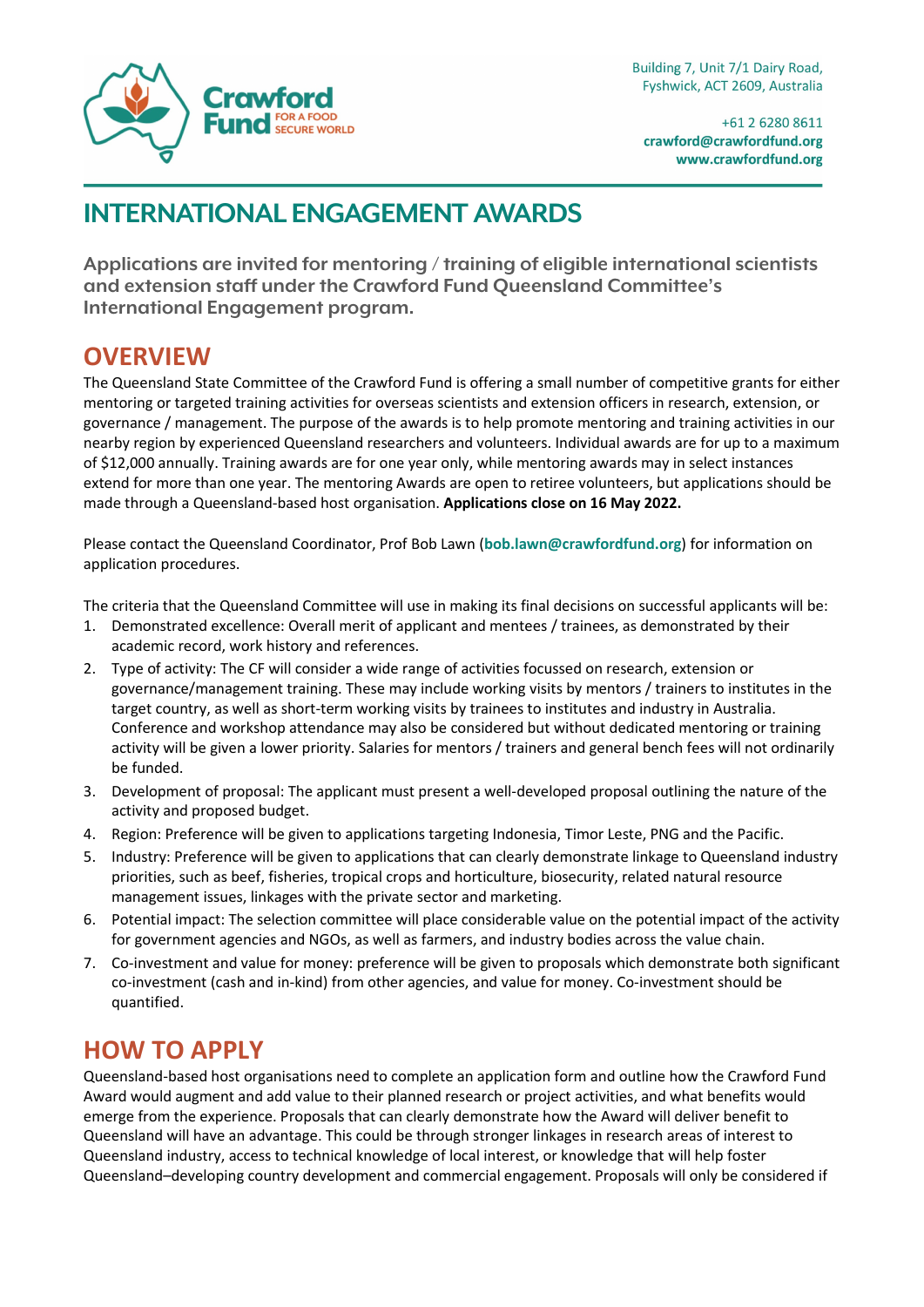they include a signed statement of approval from the sponsoring agency (university, government, NGO or company) under whose auspices the scientist or volunteer proposes to undertake the IAR activities associated with the award. It is expected that the successful applicants will be amenable to involvement in possible public awareness activities around the support provided.

A requirement of the successful awardees will be to provide a written report to the Queensland Crawford Committee describing what they achieved through their International Agricultural Research project activity. This will be through a form provided by the Fund and will include sections that can be used as part of the Crawford Fund public awareness activities.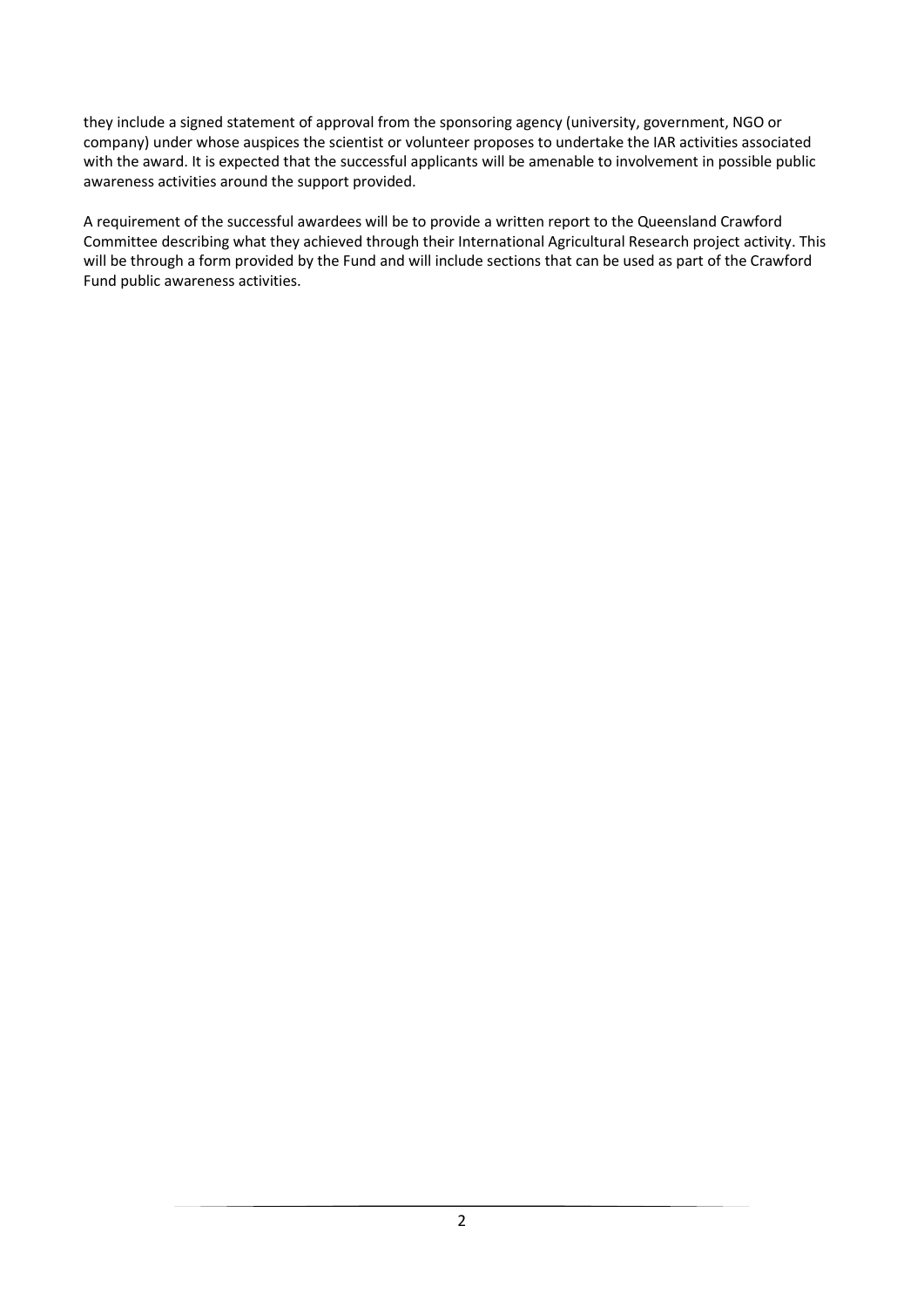# **Application Form International Engagement Award**

(To facilitate completion of the Form refer to the numbered notes attached)

| $\mathbf{1}$   | The Applicant (Host and host organisation)                           |  |
|----------------|----------------------------------------------------------------------|--|
|                | Project Leader:                                                      |  |
|                | <b>Current Position:</b>                                             |  |
|                | Address:                                                             |  |
|                | Email:                                                               |  |
|                | Telephone/ mobile:                                                   |  |
|                | Host Institute:                                                      |  |
|                | Lead mentor (if different from<br>project leader):                   |  |
|                | Project Title/ number under which<br>activity will be conducted:     |  |
|                | Brief description of project (~100<br>words):                        |  |
|                | Brief description of mentoring or<br>training activity (~100 words): |  |
| $\overline{2}$ | Mentees/ trainees (attach list if more than 1):                      |  |
|                | Name:                                                                |  |
|                | Nationality:                                                         |  |
|                | Home Institute                                                       |  |
|                | Address:                                                             |  |
|                | Email:                                                               |  |
|                | Male/Female:                                                         |  |
|                | Qualifications:                                                      |  |
|                | Position in Project                                                  |  |
| 3              | <b>The Proposal</b>                                                  |  |
|                | Title:                                                               |  |
|                | Key objective:                                                       |  |
|                | Proposed dates:                                                      |  |
|                | Brief description (< 1 page):                                        |  |
|                | <b>Expected outcomes:</b>                                            |  |
|                |                                                                      |  |
|                | Benefits to Queensland:                                              |  |
|                |                                                                      |  |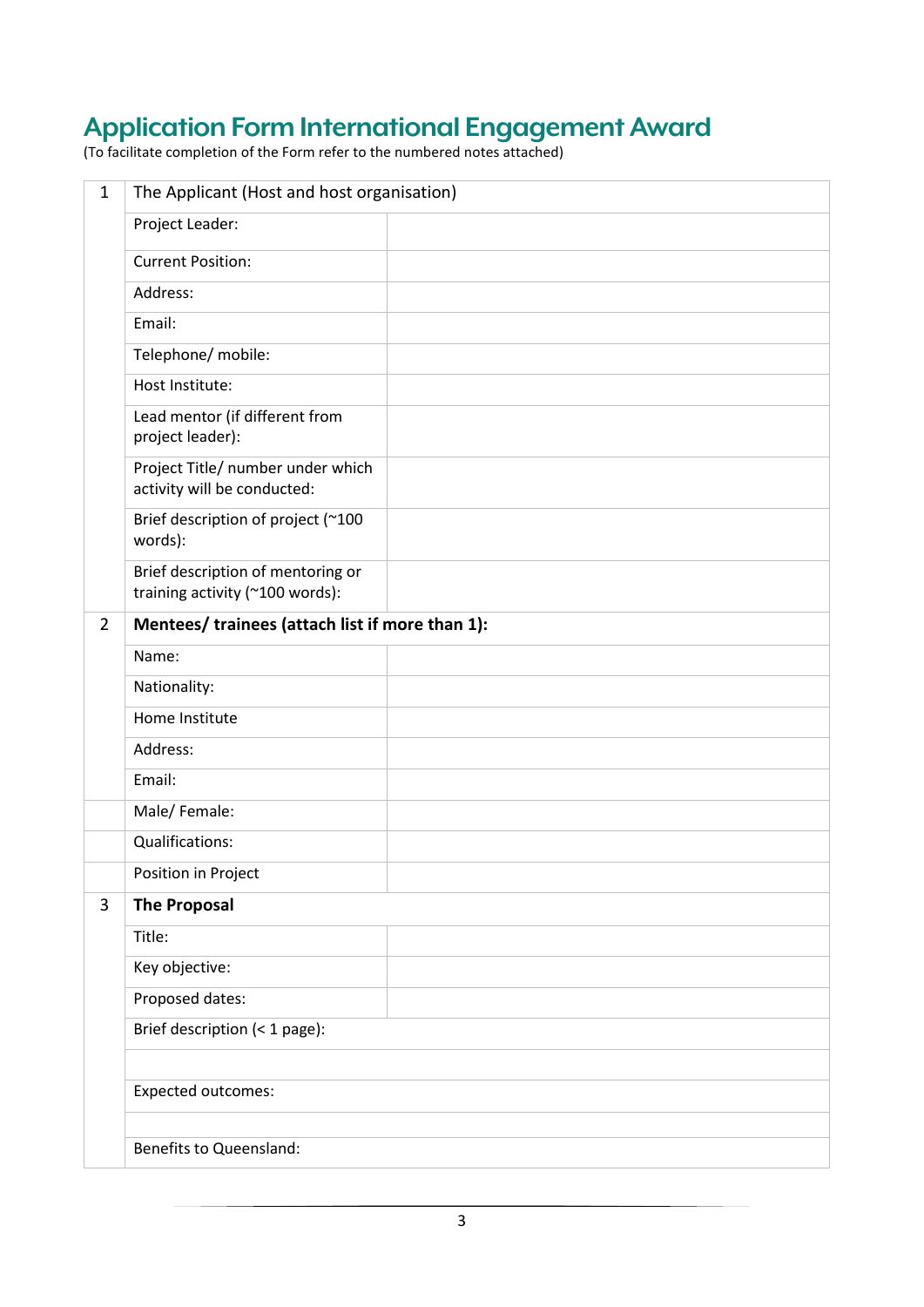|                | Risks associated with activity:                         |  |  |
|----------------|---------------------------------------------------------|--|--|
|                |                                                         |  |  |
|                | Link with Australian project? Add name and ID.          |  |  |
|                |                                                         |  |  |
|                | <b>Budget</b>                                           |  |  |
| $\overline{4}$ | Funds (AUD) requested from Crawford Fund                |  |  |
|                | Air travel<br>a)                                        |  |  |
|                | Accommodation<br>b)                                     |  |  |
|                | Subsistence<br>c)                                       |  |  |
|                | Local travel<br>d)                                      |  |  |
|                | Miscellaneous (please specify)<br>e)                    |  |  |
|                | Total funds requested from the<br>Crawford Fund         |  |  |
|                | Statement of co-funding including in-kind contributions |  |  |
|                |                                                         |  |  |
| 5              | <b>Approvals</b>                                        |  |  |
|                | Project leader or lead mentor/ trainer                  |  |  |
|                | Name, position & email:                                 |  |  |
|                |                                                         |  |  |
|                |                                                         |  |  |
|                |                                                         |  |  |
|                | Signature:                                              |  |  |
|                | Authorised officer of host project                      |  |  |
|                |                                                         |  |  |
|                | Name, position & email:                                 |  |  |
|                |                                                         |  |  |
|                |                                                         |  |  |
|                |                                                         |  |  |
|                | Signature                                               |  |  |
| 6              | <b>Two referee Statements</b>                           |  |  |
|                | Name, position & contact details:                       |  |  |
|                |                                                         |  |  |
|                |                                                         |  |  |